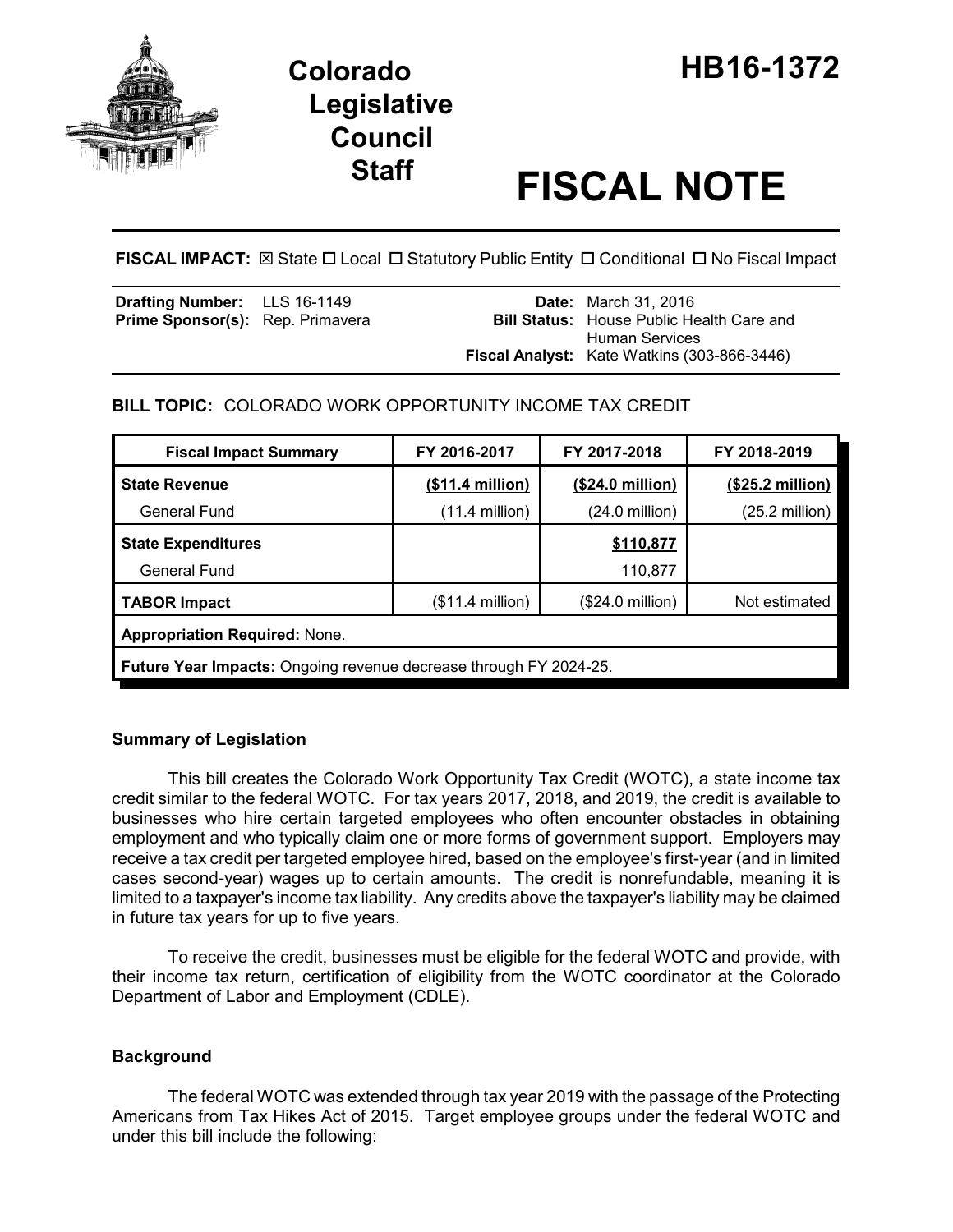- unemployed and disabled veterans;
- individuals receiving long-term unemployment benefits;
- long- and short-term Temporary Assistance for Needy Families (TANF) recipients;
- food stamp (SNAP) recipients;
- vocational rehabilitation referred individuals;
- ex-felons;
- supplemental security income (SSI) recipients;
- designated community residents living in empowerment zones or rural renewal counties; and
- summer youth employees living in empowerment zones.

Based on current designations, no areas of Colorado are designated as empowerment zones, but Cheyenne, Kiowa, and San Juan counties are designated as rural renewal counties.

Table 1 summarizes the allowable federal WOTC and the credit under HB16-1372. Both credits are calculated as a percentage of up to a certain amount of an employee's first-year wages based on the duration of employment. In the case of long-term TANF recipients, the credit may be claimed for both first- and second-year wages.

| Table 1. Allowable Tax Credits Under Federal Law and HB16-1372   |                                                                    |                                                                    |  |  |
|------------------------------------------------------------------|--------------------------------------------------------------------|--------------------------------------------------------------------|--|--|
| <b>Target Group</b>                                              | <b>Federal Credit</b>                                              | <b>HB16-1372 Credit</b>                                            |  |  |
| Veterans                                                         | Percent of Employee's First Year Wages                             |                                                                    |  |  |
| 120 to 400 hours worked<br>400+ hours worked<br>Cap per employee | 25% of up to \$24,000*<br>40% of up to \$24,000*<br>Up to \$9,600* | 25% of up to \$4,800<br>40% of up to \$4,800<br>Up to \$1,920      |  |  |
| <b>All Other Targeted Employees</b>                              | Percent of Employee's First Year Wages                             |                                                                    |  |  |
| 120 to 400 hours worked<br>400+ hours worked<br>Cap per employee | 25% of up to \$6,000<br>40% of up to \$6,000<br>Up to \$2,400**    | 25% of up to \$4,500<br>40% of up to \$4,500<br>Limited to \$1,800 |  |  |
| <b>Long-Term TANF Recipients</b>                                 | Percent of Employee's First and Second Year Wages                  |                                                                    |  |  |
| 120 to 400 hours worked<br>400+ hours worked<br>Cap per employee | None<br>50% of up to \$18,000<br>Up to \$9,000                     | 25% of up to \$10,000<br>50% of up to \$10,000<br>Up to \$5,000    |  |  |

*\* Credit limitations differ depending on a veteran's disability and unemployment status.*

*\*\* The credit is limited to \$1,200 for summer youth.*

#### **State Revenue**

**This bill is estimated to reduce General Fund revenue by \$11.4 million in FY 2016-17 (half-year impact), \$24.0 million in FY 2017-18, \$25.2 million in FY 2018-19, and \$12.6 million in FY 2019-20 (half-year impact).** To the extent that credits exceed taxpayers' income tax liabilities and these amounts are carried forward, the revenue impact may be carried forward through FY 2024-25.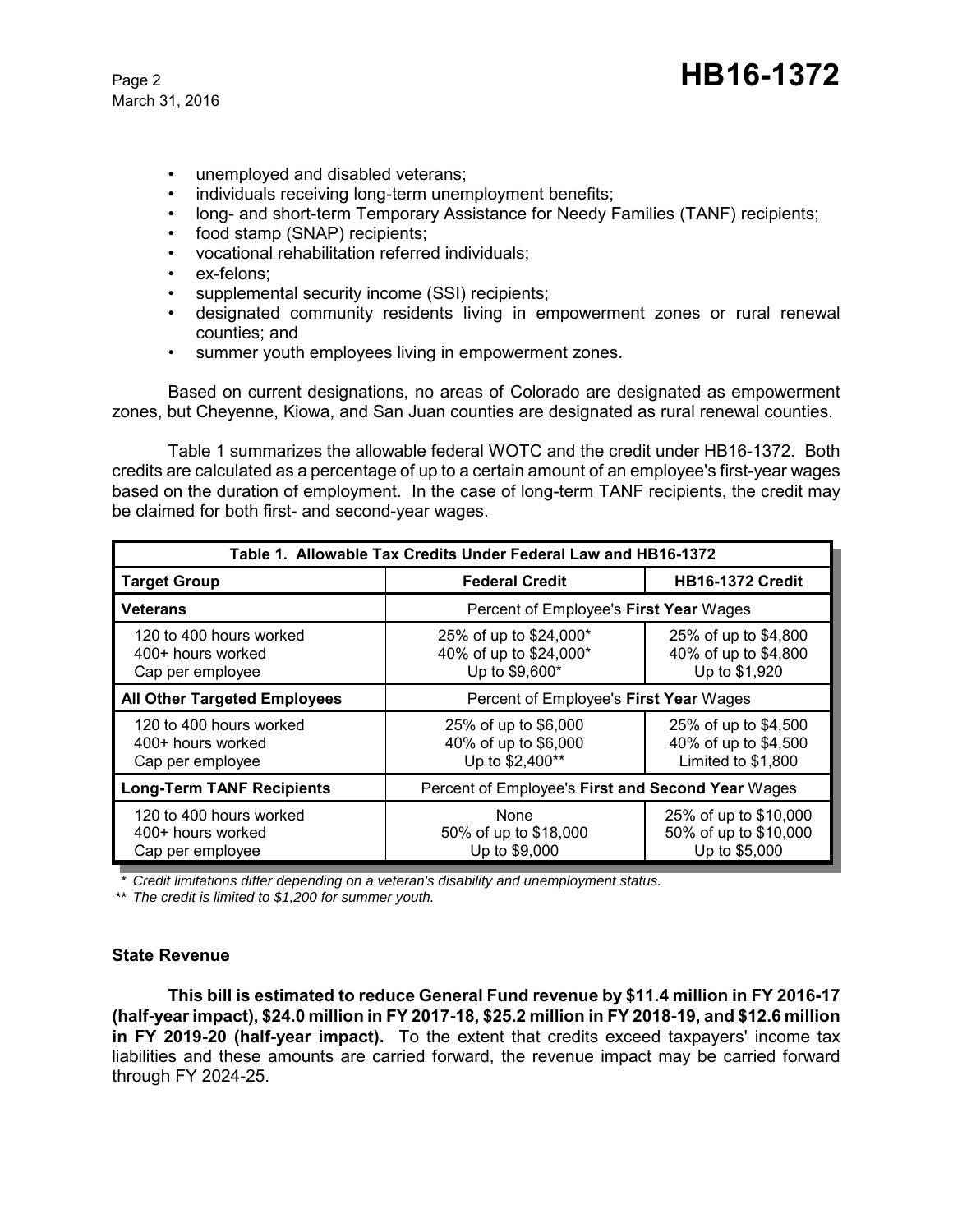*Data and assumptions.* Data from the CDLE show that for calendar year 2015, 2,528 employers obtained certifications for 23,240 employees under the federal WOTC. Veterans represent 24.9 percent of these certified employees and long-term TANF recipients represent 6.9 percent. This fiscal note makes the following assumptions:

- The number of employers claiming the credit will grow to 2,800 in tax year 2017 and to 3,100 in tax years 2018 and 2019. Employers will average 9.2 certified employees during these years, the same average as the data show for 2015;
- The maximum allowable credit is assumed for two-thirds of certified employees. This assumption accounts for employees who do not fulfill the retention requirement of the federal credit or who work fewer than 400 hours at a low hourly wage; and
- Employers' income tax liabilities will limit the amount claimed by a factor of 72 percent. This assumption accounts for the assumed composition of employers claiming the credit (corporate versus other types of filers) and the average income tax liabilities of these filers.

Using these assumptions, credit amounts were calculated for first year wages for veterans and non-veterans, and for second year wages for long-term TANF recipients separately using the population shares of these respective populations from data for 2015. Table 2 summarizes the number of employers, certified employees, and credit amounts projected for tax years 2017, 2018 and 2019.

| Table 2. Estimated Qualifying Employers and Credits Claimed Under HB16-1372 |                                |                                      |                                        |                                       |
|-----------------------------------------------------------------------------|--------------------------------|--------------------------------------|----------------------------------------|---------------------------------------|
| <b>Tax Year</b>                                                             | Qualifying<br><b>Employers</b> | <b>Certified</b><br><b>Employees</b> | <b>Total Credits</b><br><b>Claimed</b> | <b>Average Credit</b><br>per Employer |
| 2017                                                                        | 2.800                          | 25.741                               | \$22.8 million                         | \$8,136                               |
| 2018                                                                        | 3.100                          | 28.498                               | \$25.2 million                         | \$8,136                               |
| 2019                                                                        | 3,100                          | 28.498                               | \$25.2 million                         | \$8,136                               |

# **TABOR Impact**

This bill reduces state revenue to the General Fund, which will reduce the amount of money required to be refunded under TABOR. TABOR refunds are paid out of the General Fund. Table 3 shows the projected impact on the mechanisms used to refund the TABOR surplus in current law. Revenue is refunded in the year following the year in which it is collected. Since the bill reduces both revenue to the General Fund and the refund obligation by equal amounts, there is no net impact on the amount of money available in the General Fund for the budget. However, the bill will reduce money available for the General Fund budget in the future during years the state does not collect money above the TABOR limit. This bill is expected to reduce the TABOR surplus by \$11.4 million in FY 2016-17 and \$24.0 million in FY 2017-18, reducing the amount of revenue refunded through the Six Tier Sales Tax Refund by equal amounts.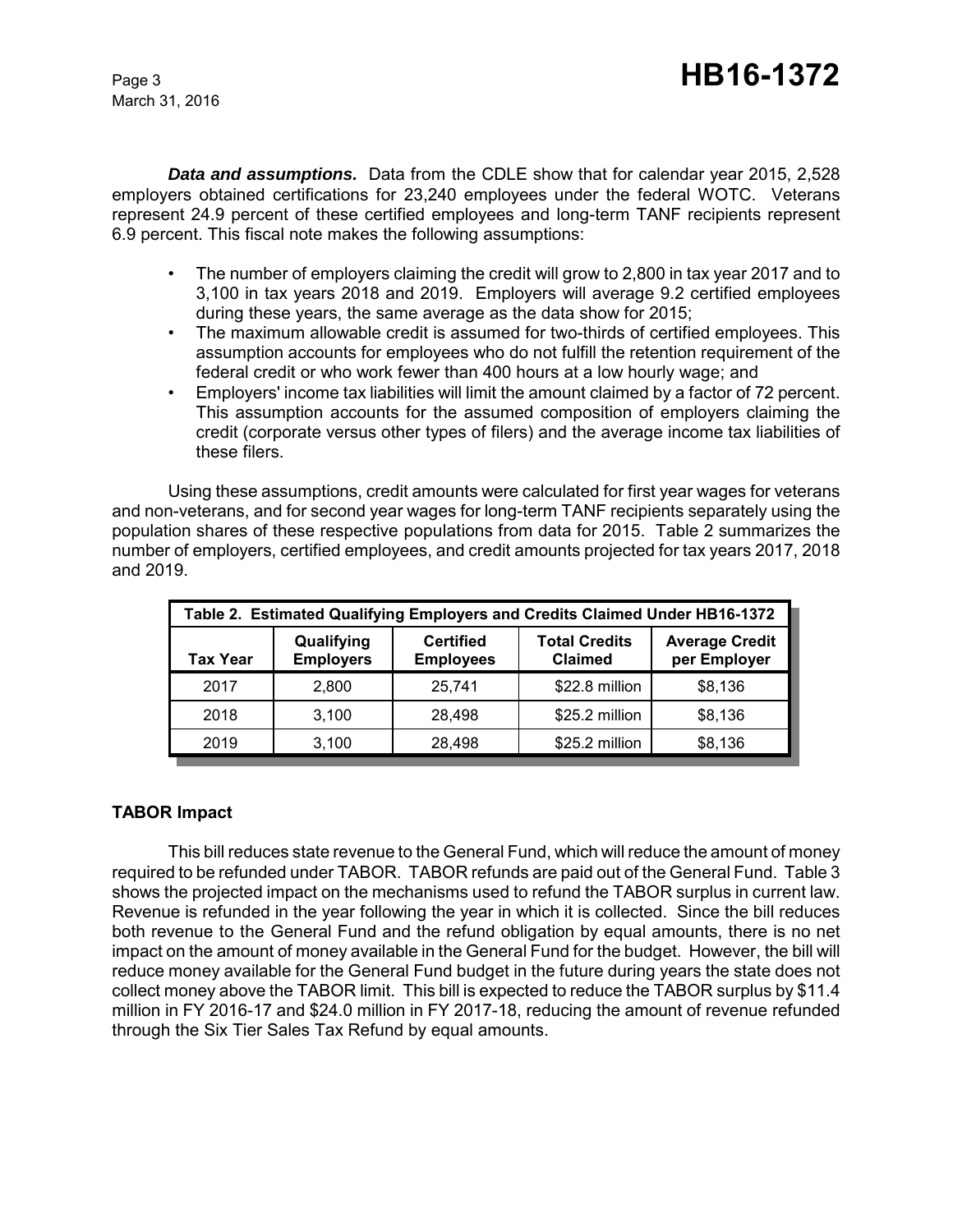| Table 3. Impact of HB 16-1372 on Current Refund Mechanisms                                                       |                                                          |                                                                 |  |  |
|------------------------------------------------------------------------------------------------------------------|----------------------------------------------------------|-----------------------------------------------------------------|--|--|
|                                                                                                                  | FY 2016-17 Surplus<br>FY 2017-18 Refund<br>Tax Year 2017 | <b>FY 2017-18 Surplus</b><br>FY 2018-19 Refund<br>Tax Year 2018 |  |  |
| <b>Current Law</b><br>Revenue above the TABOR limit<br>Income Tax Rate Reduction<br>Sales Tax Refund             | \$59.3 million<br>59.3 million                           | \$246.1 million<br>230.1 million<br>16.0 million                |  |  |
| HB16-1372<br>Revenue above the TABOR limit<br>Income Tax Rate Reduction<br>Sales Tax Refund                      | 47.9 million<br>47.9 million                             | 222.1 million<br>222.1 million                                  |  |  |
| <b>Change from Current Law</b><br>Revenue above the TABOR limit<br>Income Tax Rate Reduction<br>Sales Tax Refund | $(11.4$ million)<br>$(11.4 \text{ million})$             | $(24.0 \text{ million})$<br>(24.0 million)                      |  |  |

*Source: Legislative Council Staff March 2016 Forecast.*

#### **State Expenditures**

This bill will **increase state General Fund expenditures by \$110,877 in FY 2017-18 only for the Department of Revenue.** The state may experience savings to certain programs that could offset the fiscal impact of this bill to the extent that a person is hired into a qualifying job, would not have otherwise found employment, and is able to be removed from state programs solely because of the passage of this bill. Costs to administer this bill include programming, testing, form change costs, as summarized in Table 4 and explained below.

| Table 4. Expenditures Under HB16-1372 |            |            |            |  |
|---------------------------------------|------------|------------|------------|--|
| <b>Cost Components</b>                | FY 2016-17 | FY 2017-18 | FY 2018-19 |  |
| <b>GenTax Programming</b>             |            | \$98,400   |            |  |
| <b>GenTax Testing</b>                 |            | 7.677      |            |  |
| Form Change Costs                     |            | 4,800      |            |  |
| TOTAL                                 |            | \$110,877  |            |  |

**Department of Revenue (DOR).** This bill requires changes to DOR's GenTax software system. Changes are programmed by a contractor at a rate of \$200 per hour. The changes in this bill are expected to increase General Fund expenditures by \$98,400 representing 492 hours of programming. GenTax testing for this bill will require the expenditures for contract personnel totaling \$7,677, representing 320 hours of testing at a rate of \$24 per hour. This fiscal note assumes a 15 percent review rate for all taxpayers claiming the credit that will be accomplished within existing appropriations. This assumes that DOR will be able to coordinate verification of eligibility with CDLE without significant workload demands.

**Personnel and Administration (DPA).** Scanning and imaging software will require modification to implement changes under the bill. This will require \$1,200 per income tax form for four forms (104CR, 106CR, 112CR, and a new schedule for employee information), totaling \$4,800